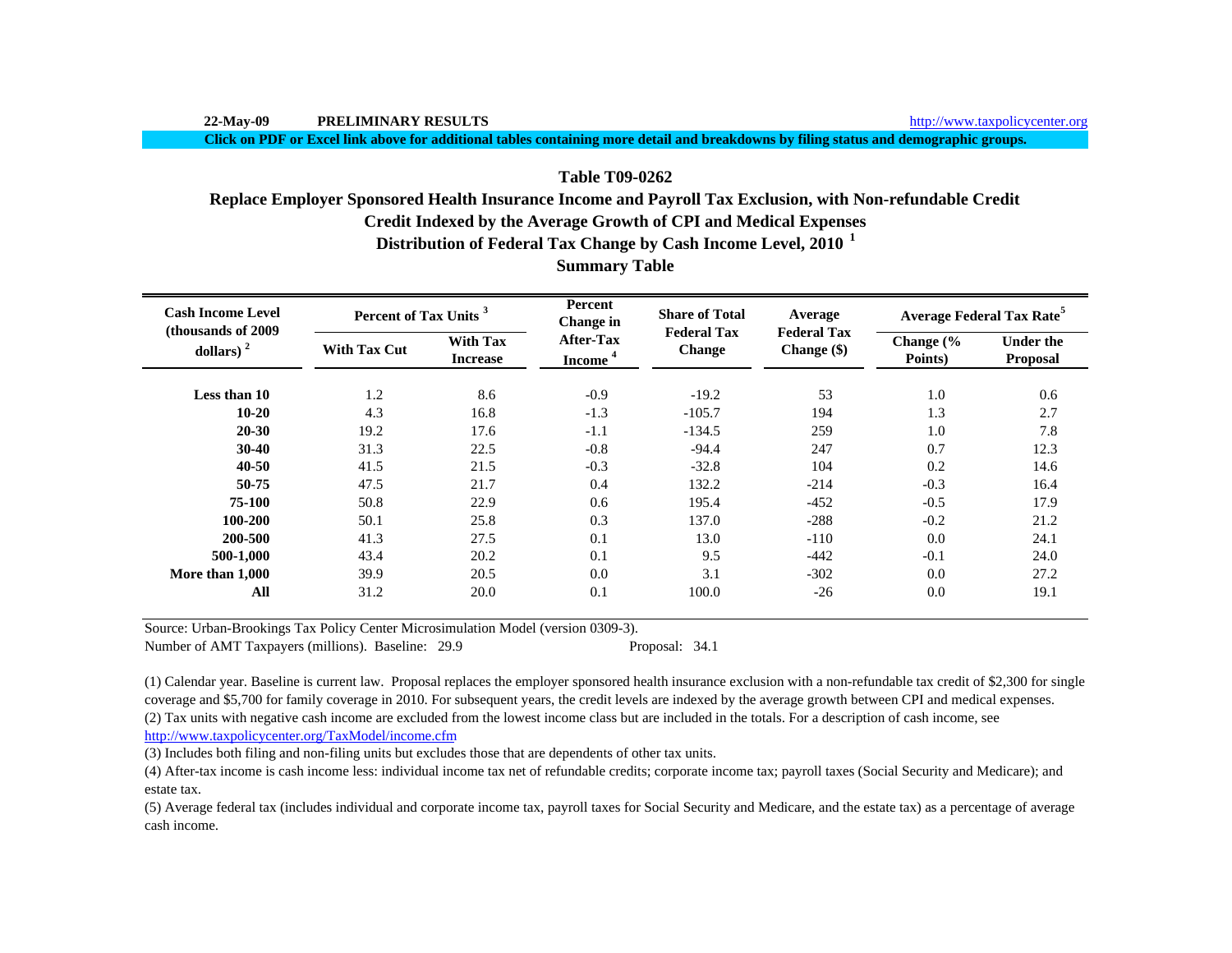# **Distribution of Federal Tax Change by Cash Income Level, 2010 1 Detail Table Table T09-0262Replace Employer Sponsored Health Insurance Income and Payroll Tax Exclusion, with Non-refundable Credit Credit Indexed by the Average Growth of CPI and Medical Expenses**

| <b>Cash Income Level</b><br>(thousands of 2009) |                     | <b>Percent Change</b><br>Percent of Tax Units <sup>3</sup> |                        | <b>Share of Total</b><br><b>Federal Tax</b> | <b>Average Federal Tax Change</b> |          | <b>Share of Federal Taxes</b> |                              | <b>Average Federal Tax Rate<sup>5</sup></b> |                              |
|-------------------------------------------------|---------------------|------------------------------------------------------------|------------------------|---------------------------------------------|-----------------------------------|----------|-------------------------------|------------------------------|---------------------------------------------|------------------------------|
| dollars) $2$                                    | <b>With Tax Cut</b> | With Tax<br><b>Increase</b>                                | in After-Tax<br>Income | Change                                      | <b>Dollars</b>                    | Percent  | Change (%<br>Points)          | <b>Under the</b><br>Proposal | Change (%<br>Points)                        | <b>Under the</b><br>Proposal |
| Less than 10                                    | 1.2                 | 8.6                                                        | $-0.9$                 | $-19.2$                                     | 53                                | $-240.4$ | 0.0                           | 0.0                          | 1.0                                         | 0.6                          |
| $10 - 20$                                       | 4.3                 | 16.8                                                       | $-1.3$                 | $-105.7$                                    | 194                               | 86.1     | 0.2                           | 0.4                          | 1.3                                         | 2.7                          |
| $20 - 30$                                       | 19.2                | 17.6                                                       | $-1.1$                 | $-134.5$                                    | 259                               | 15.2     | 0.3                           | 2.0                          | 1.0                                         | 7.8                          |
| 30-40                                           | 31.3                | 22.5                                                       | $-0.8$                 | $-94.4$                                     | 247                               | 6.0      | 0.2                           | 3.2                          | 0.7                                         | 12.3                         |
| 40-50                                           | 41.5                | 21.5                                                       | $-0.3$                 | $-32.8$                                     | 104                               | 1.6      | 0.1                           | 4.1                          | 0.2                                         | 14.6                         |
| 50-75                                           | 47.5                | 21.7                                                       | 0.4                    | 132.2                                       | $-214$                            | $-2.0$   | $-0.2$                        | 12.3                         | $-0.3$                                      | 16.4                         |
| 75-100                                          | 50.8                | 22.9                                                       | 0.6                    | 195.4                                       | $-452$                            | $-2.8$   | $-0.4$                        | 13.2                         | $-0.5$                                      | 17.9                         |
| 100-200                                         | 50.1                | 25.8                                                       | 0.3                    | 137.0                                       | $-288$                            | $-1.0$   | $-0.2$                        | 26.6                         | $-0.2$                                      | 21.2                         |
| 200-500                                         | 41.3                | 27.5                                                       | 0.1                    | 13.0                                        | $-110$                            | $-0.2$   | 0.0                           | 16.0                         | 0.0                                         | 24.1                         |
| 500-1.000                                       | 43.4                | 20.2                                                       | 0.1                    | 9.5                                         | $-442$                            | $-0.3$   | 0.0                           | 6.9                          | $-0.1$                                      | 24.0                         |
| More than 1,000                                 | 39.9                | 20.5                                                       | 0.0                    | 3.1                                         | $-302$                            | 0.0      | 0.0                           | 15.3                         | 0.0                                         | 27.2                         |
| All                                             | 31.2                | 20.0                                                       | 0.1                    | 100.0                                       | $-26$                             | $-0.2$   | 0.0                           | 100.0                        | 0.0                                         | 19.1                         |

#### **Baseline Distribution of Income and Federal Taxes by Cash Income Level, 2010 <sup>1</sup>**

| <b>Cash Income Level</b><br>(thousands of 2009) | Tax Units <sup>3</sup>       |                     | Average<br>Income | Average<br><b>Federal Tax</b> | <b>Average After-</b>   | Average<br><b>Federal Tax</b> | <b>Share of Pre-</b><br><b>Tax Income</b> | <b>Share of Post-</b><br><b>Tax Income</b> | Share of<br><b>Federal Taxes</b> |
|-------------------------------------------------|------------------------------|---------------------|-------------------|-------------------------------|-------------------------|-------------------------------|-------------------------------------------|--------------------------------------------|----------------------------------|
| dollars) $2$                                    | <b>Number</b><br>(thousands) | Percent of<br>Total | (Dollars)         | <b>Burden</b><br>(Dollars)    | Tax Income<br>(Dollars) | Rate <sup>5</sup>             | Percent of<br>Total                       | Percent of<br>Total                        | Percent of<br>Total              |
| Less than 10                                    | 14.522                       | 9.5                 | 5,581             | $-22$                         | 5,603                   | $-0.4$                        | 0.8                                       | 0.9                                        | 0.0                              |
| $10 - 20$                                       | 21,822                       | 14.2                | 15,371            | 226                           | 15,146                  | 1.5                           | 3.1                                       | 3.8                                        | 0.2                              |
| 20-30                                           | 20,860                       | 13.6                | 25,204            | 1,699                         | 23,505                  | 6.7                           | 4.9                                       | 5.6                                        | 1.7                              |
| 30-40                                           | 15,359                       | 10.0                | 35,380            | 4,120                         | 31,261                  | 11.6                          | 5.0                                       | 5.5                                        | 3.1                              |
| 40-50                                           | 12,697                       | 8.3                 | 45,565            | 6,546                         | 39,019                  | 14.4                          | 5.3                                       | 5.7                                        | 4.0                              |
| 50-75                                           | 24,754                       | 16.2                | 62,777            | 10.496                        | 52,281                  | 16.7                          | 14.3                                      | 14.8                                       | 12.5                             |
| 75-100                                          | 17,361                       | 11.3                | 88,126            | 16,239                        | 71,887                  | 18.4                          | 14.1                                      | 14.2                                       | 13.6                             |
| 100-200                                         | 19,119                       | 12.5                | 135,956           | 29,098                        | 106,858                 | 21.4                          | 24.0                                      | 23.3                                       | 26.8                             |
| 200-500                                         | 4,732                        | 3.1                 | 290,163           | 70,021                        | 220,142                 | 24.1                          | 12.7                                      | 11.9                                       | 16.0                             |
| 500-1.000                                       | 861                          | 0.6                 | 691.092           | 166,068                       | 525,023                 | 24.0                          | 5.5                                       | 5.2                                        | 6.9                              |
| More than 1.000                                 | 407                          | 0.3                 | 2,855,781         | 777,629                       | 2.078.152               | 27.2                          | 10.7                                      | 9.6                                        | 15.2                             |
| All                                             | 153,231                      | 100.0               | 70,800            | 13,560                        | 57,240                  | 19.2                          | 100.0                                     | 100.0                                      | 100.0                            |

Source: Urban-Brookings Tax Policy Center Microsimulation Model (version0309-3).

Number of AMT Taxpayers (millions). Baseline: 29.9

(1) Calendar year. Baseline is current law. Proposal replaces the employer sponsored health insurance exclusion with a non-refundable tax credit of \$2,300 for single coverage and \$5,700 for family coverage in 2010. For subsequent years, the credit levels are indexed by the average growth between CPI and medical expenses.

(2) Tax units with negative cash income are excluded from the lowest income class but are included in the totals. For a description of cash income, see

http://www.taxpolicycenter.org/TaxModel/income.cfm

(3) Includes both filing and non-filing units but excludes those that are dependents of other tax units.

(4) After-tax income is cash income less: individual income tax net of refundable credits; corporate income tax; payroll taxes (Social Security and Medicare); and estate tax.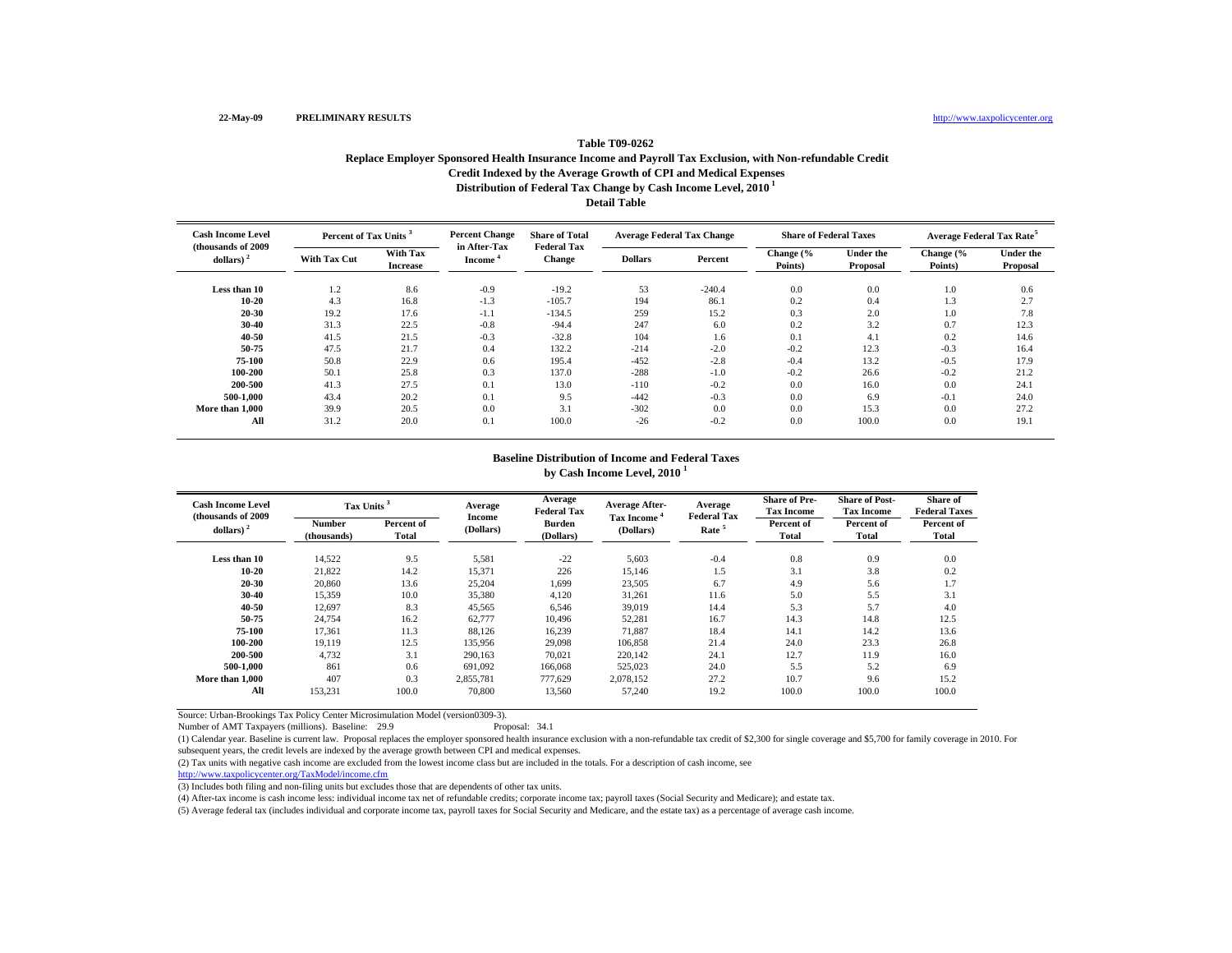# **Distribution of Federal Tax Change by Cash Income Level, 2010 <sup>1</sup> Detail Table - Single Tax Units Table T09-0262 Replace Employer Sponsored Health Insurance Income and Payroll Tax Exclusion, with Non-refundable Credit Credit Indexed by the Average Growth of CPI and Medical Expenses**

| <b>Cash Income Level</b><br>(thousands of 2009) | Percent of Tax Units <sup>3</sup> |                             | Percent<br>Change in                    | <b>Share of Total</b>               | <b>Average Federal Tax Change</b> |         | <b>Share of Federal Taxes</b> |                              | Average Federal Tax Rate <sup>5</sup> |                              |
|-------------------------------------------------|-----------------------------------|-----------------------------|-----------------------------------------|-------------------------------------|-----------------------------------|---------|-------------------------------|------------------------------|---------------------------------------|------------------------------|
| dollars) <sup>2</sup>                           | <b>With Tax Cut</b>               | With Tax<br><b>Increase</b> | <b>After-Tax</b><br>Income <sup>®</sup> | <b>Federal Tax</b><br><b>Change</b> | <b>Dollars</b>                    | Percent | Change (%<br>Points)          | <b>Under the</b><br>Proposal | Change (%<br>Points)                  | <b>Under the</b><br>Proposal |
| Less than 10                                    | 0.3                               | 8.6                         | $-1.2$                                  | $-7.1$                              | 64                                | 28.6    | 0.1                           | 0.6                          | 1.2                                   | 5.2                          |
| $10 - 20$                                       | 6.0                               | 13.6                        | $-0.4$                                  | $-8.3$                              | 57                                | 5.4     | 0.2                           | 2.8                          | 0.4                                   | 7.3                          |
| 20-30                                           | 31.5                              | 5.6                         | 0.8                                     | 22.0                                | $-179$                            | $-6.1$  | $-0.3$                        | 6.0                          | $-0.7$                                | 11.1                         |
| 30-40                                           | 51.7                              | 4.2                         | 1.4                                     | 33.5                                | $-411$                            | $-7.2$  | $-0.5$                        | 7.6                          | $-1.2$                                | 15.0                         |
| 40-50                                           | 61.3                              | 5.1                         | 1.0                                     | 24.7                                | $-385$                            | $-4.6$  | $-0.3$                        | 9.0                          | $-0.8$                                | 17.6                         |
| 50-75                                           | 55.0                              | 14.5                        | 0.4                                     | 21.7                                | $-210$                            | $-1.7$  | 0.0                           | 22.5                         | $-0.3$                                | 20.1                         |
| 75-100                                          | 40.0                              | 28.0                        | 0.2                                     | 5.7                                 | $-134$                            | $-0.7$  | 0.2                           | 14.6                         | $-0.2$                                | 22.5                         |
| 100-200                                         | 40.3                              | 18.6                        | 0.2                                     | 6.2                                 | $-198$                            | $-0.7$  | 0.2                           | 16.7                         | $-0.2$                                | 22.7                         |
| 200-500                                         | 34.2                              | 14.5                        | 0.1                                     | 1.4                                 | $-189$                            | $-0.3$  | 0.1                           | 8.5                          | $-0.1$                                | 22.8                         |
| 500-1.000                                       | 30.9                              | 11.5                        | 0.0                                     | 0.3                                 | $-202$                            | $-0.1$  | 0.1                           | 3.6                          | 0.0                                   | 22.3                         |
| More than 1,000                                 | 32.3                              | 10.3                        | 0.0                                     | 0.1                                 | $-224$                            | 0.0     | 0.1                           | 8.0                          | 0.0                                   | 27.2                         |
| All                                             | 30.6                              | 10.8                        | 0.4                                     | 100.0                               | $-140$                            | $-1.7$  | 0.0                           | 100.0                        | $-0.3$                                | 18.6                         |

### **Baseline Distribution of Income and Federal Taxes by Cash Income Level, 2010 <sup>1</sup>**

| <b>Cash Income Level</b><br>(thousands of 2009) | Tax Units <sup>3</sup>       |                     | Average             | Average<br><b>Federal Tax</b> | <b>Average After-</b>                | Average<br><b>Federal Tax</b> | <b>Share of Pre-</b><br><b>Tax Income</b> | <b>Share of Post-</b><br><b>Tax Income</b> | <b>Share of</b><br><b>Federal Taxes</b> |
|-------------------------------------------------|------------------------------|---------------------|---------------------|-------------------------------|--------------------------------------|-------------------------------|-------------------------------------------|--------------------------------------------|-----------------------------------------|
| dollars) <sup>2</sup>                           | <b>Number</b><br>(thousands) | Percent of<br>Total | Income<br>(Dollars) | Burden<br>(Dollars)           | Tax Income <sup>*</sup><br>(Dollars) | Rate <sup>5</sup>             | Percent of<br><b>Total</b>                | Percent of<br>Total                        | Percent of<br><b>Total</b>              |
| Less than 10                                    | 10,380                       | 15.6                | 5,484               | 222                           | 5,262                                | 4.1                           | 2.0                                       | 2.4                                        | 0.4                                     |
| 10-20                                           | 13,463                       | 20.2                | 15,268              | 1,062                         | 14,205                               | 7.0                           | 7.2                                       | 8.3                                        | 2.7                                     |
| 20-30                                           | 11,458                       | 17.2                | 25,062              | 2,948                         | 22,114                               | 11.8                          | 10.1                                      | 11.0                                       | 6.3                                     |
| 30-40                                           | 7,593                        | 11.4                | 35,413              | 5,734                         | 29,678                               | 16.2                          | 9.4                                       | 9.7                                        | 8.1                                     |
| 40-50                                           | 5,962                        | 9.0                 | 45,636              | 8,425                         | 37,211                               | 18.5                          | 9.5                                       | 9.6                                        | 9.3                                     |
| 50-75                                           | 9,611                        | 14.4                | 61,950              | 12,637                        | 49,313                               | 20.4                          | 20.9                                      | 20.5                                       | 22.5                                    |
| 75-100                                          | 3.949                        | 5.9                 | 87.434              | 19.780                        | 67.654                               | 22.6                          | 12.1                                      | 11.6                                       | 14.5                                    |
| 100-200                                         | 2,905                        | 4.4                 | 134,386             | 30,690                        | 103.695                              | 22.8                          | 13.7                                      | 13.0                                       | 16.5                                    |
| 200-500                                         | 674                          | 1.0                 | 294,856             | 67,345                        | 227,511                              | 22.8                          | 7.0                                       | 6.6                                        | 8.4                                     |
| 500-1.000                                       | 124                          | 0.2                 | 694.488             | 154,859                       | 539,630                              | 22.3                          | 3.0                                       | 2.9                                        | 3.5                                     |
| More than 1,000                                 | 56                           | 0.1                 | 2,777,650           | 756,860                       | 2,020,789                            | 27.3                          | 5.5                                       | 4.9                                        | 7.9                                     |
| All                                             | 66,570                       | 100.0               | 42.880              | 8,121                         | 34,760                               | 18.9                          | 100.0                                     | 100.0                                      | 100.0                                   |

Source: Urban-Brookings Tax Policy Center Microsimulation Model (version0309-3).

(1) Calendar year. Baseline is current law. Proposal replaces the employer sponsored health insurance exclusion with a non-refundable tax credit of \$2,300 for single coverage and \$5,700 for family coverage in 2010. For subsequent years, the credit levels are indexed by the average growth between CPI and medical expenses.

(2) Tax units with negative cash income are excluded from the lowest income class but are included in the totals. For a description of cash income, see

http://www.taxpolicycenter.org/TaxModel/income.cfm

(3) Includes both filing and non-filing units but excludes those that are dependents of other tax units.

(4) After-tax income is cash income less: individual income tax net of refundable credits; corporate income tax; payroll taxes (Social Security and Medicare); and estate tax.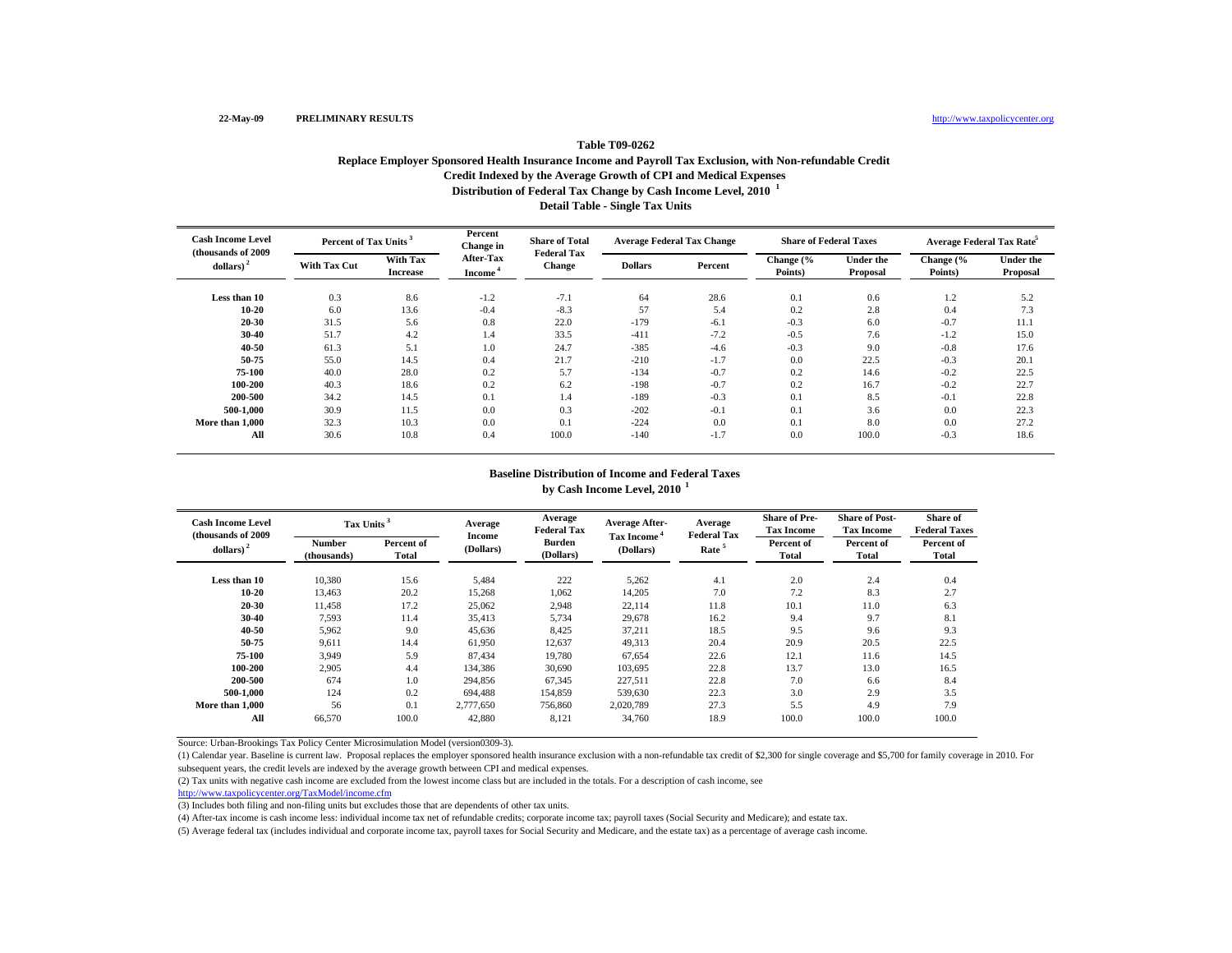# **Distribution of Federal Tax Change by Cash Income Level, 2010 <sup>1</sup> Detail Table - Married Tax Units Filing Jointly Table T09-0262 Replace Employer Sponsored Health Insurance Income and Payroll Tax Exclusion, with Non-refundable Credit Credit Indexed by the Average Growth of CPI and Medical Expenses**

| <b>Cash Income Level</b><br>(thousands of 2009) |                     | Percent of Tax Units <sup>3</sup> |                            | <b>Share of Total</b><br><b>Federal Tax</b> | <b>Average Federal Tax Change</b> |          | <b>Share of Federal Taxes</b> |                              | Average Federal Tax Rate <sup>5</sup> |                              |
|-------------------------------------------------|---------------------|-----------------------------------|----------------------------|---------------------------------------------|-----------------------------------|----------|-------------------------------|------------------------------|---------------------------------------|------------------------------|
| $\boldsymbol{\mathrm{dollars}}$ ) <sup>2</sup>  | <b>With Tax Cut</b> | With Tax<br><b>Increase</b>       | After-Tax<br><b>Income</b> | <b>Change</b>                               | <b>Dollars</b>                    | Percent  | Change (%<br>Points)          | <b>Under the</b><br>Proposal | Change (%<br>Points)                  | <b>Under the</b><br>Proposal |
| Less than 10                                    | 4.6                 | 12.0                              | $-0.7$                     | $-1.7$                                      | 35                                | $-67.7$  | 0.0                           | 0.0                          | 0.7                                   | $-0.3$                       |
| 10-20                                           | 0.9                 | 22.9                              | $-2.4$                     | $-35.4$                                     | 392                               | $-123.0$ | 0.1                           | 0.0                          | 2.5                                   | 0.5                          |
| 20-30                                           | 3.4                 | 27.1                              | $-2.5$                     | $-71.1$                                     | 632                               | 183.6    | 0.2                           | 0.3                          | 2.5                                   | 3.9                          |
| 30-40                                           | 8.1                 | 34.2                              | $-2.6$                     | $-85.1$                                     | 859                               | 45.9     | 0.2                           | 0.8                          | 2.4                                   | 7.7                          |
| 40-50                                           | 16.1                | 37.4                              | $-1.8$                     | $-75.4$                                     | 744                               | 18.8     | 0.2                           | 1.3                          | 1.6                                   | 10.4                         |
| 50-75                                           | 39.7                | 27.3                              | 0.3                        | 53.1                                        | $-189$                            | $-2.2$   | $-0.1$                        | 6.4                          | $-0.3$                                | 12.9                         |
| 75-100                                          | 55.3                | 20.3                              | 0.8                        | 178.8                                       | $-583$                            | $-3.9$   | $-0.5$                        | 12.1                         | $-0.7$                                | 16.0                         |
| 100-200                                         | 52.0                | 27.4                              | 0.3                        | 117.1                                       | $-291$                            | $-1.0$   | $-0.2$                        | 31.7                         | $-0.2$                                | 20.8                         |
| 200-500                                         | 43.0                | 30.1                              | 0.1                        | 10.5                                        | $-103$                            | $-0.2$   | 0.0                           | 20.0                         | 0.0                                   | 24.4                         |
| 500-1.000                                       | 46.1                | 21.5                              | 0.1                        | 9.2                                         | $-498$                            | $-0.3$   | 0.0                           | 8.6                          | $-0.1$                                | 24.2                         |
| More than 1,000                                 | 42.0                | 22.1                              | 0.0                        | 2.9                                         | $-333$                            | 0.0      | 0.0                           | 18.6                         | 0.0                                   | 27.2                         |
| All                                             | 36.6                | 26.4                              | 0.1                        | 100.0                                       | $-63$                             | $-0.3$   | 0.0                           | 100.0                        | $-0.1$                                | 20.1                         |

### **Baseline Distribution of Income and Federal Taxes by Cash Income Level, 2010 <sup>1</sup>**

| <b>Cash Income Level</b><br>(thousands of 2009) | Tax Units <sup>3</sup>       |                     | Average             | Average<br><b>Federal Tax</b> | <b>Average After-</b><br>Tax Income <sup>4</sup> | Average<br><b>Federal Tax</b> | <b>Share of Pre-</b><br><b>Tax Income</b> | <b>Share of Post-</b><br><b>Tax Income</b> | <b>Share of</b><br><b>Federal Taxes</b> |
|-------------------------------------------------|------------------------------|---------------------|---------------------|-------------------------------|--------------------------------------------------|-------------------------------|-------------------------------------------|--------------------------------------------|-----------------------------------------|
| dollars) <sup>2</sup>                           | <b>Number</b><br>(thousands) | Percent of<br>Total | Income<br>(Dollars) | Burden<br>(Dollars)           | (Dollars)                                        | Rate <sup>5</sup>             | Percent of<br><b>Total</b>                | Percent of<br>Total                        | Percent of<br><b>Total</b>              |
| Less than 10                                    | 1,828                        | 3.0                 | 5,005               | $-52$                         | 5,057                                            | $-1.0$                        | 0.1                                       | 0.2                                        | 0.0                                     |
| 10-20                                           | 3.440                        | 5.7                 | 15,831              | $-319$                        | 16,150                                           | $-2.0$                        | 0.8                                       | 1.0                                        | $-0.1$                                  |
| 20-30                                           | 4,298                        | 7.1                 | 25,378              | 344                           | 25,034                                           | 1.4                           | 1.6                                       | 2.0                                        | 0.1                                     |
| 30-40                                           | 3,781                        | 6.3                 | 35,522              | 1,870                         | 33,652                                           | 5.3                           | 2.0                                       | 2.3                                        | 0.5                                     |
| 40-50                                           | 3,866                        | 6.4                 | 45,551              | 3,969                         | 41,582                                           | 8.7                           | 2.6                                       | 2.9                                        | 1.1                                     |
| 50-75                                           | 10,737                       | 17.8                | 63,971              | 8,434                         | 55,537                                           | 13.2                          | 10.0                                      | 10.9                                       | 6.6                                     |
| 75-100                                          | 11.701                       | 19.4                | 88,602              | 14.792                        | 73.810                                           | 16.7                          | 15.2                                      | 15.8                                       | 12.6                                    |
| 100-200                                         | 15.350                       | 25.5                | 136.641             | 28,709                        | 107.932                                          | 21.0                          | 30.7                                      | 30.3                                       | 32.0                                    |
| 200-500                                         | 3,895                        | 6.5                 | 289,665             | 70,661                        | 219,004                                          | 24.4                          | 16.5                                      | 15.6                                       | 20.0                                    |
| 500-1.000                                       | 707                          | 1.2                 | 690,857             | 167,893                       | 522,964                                          | 24.3                          | 7.1                                       | 6.8                                        | 8.6                                     |
| More than 1,000                                 | 334                          | 0.6                 | 2,811,591           | 764,032                       | 2,047,559                                        | 27.2                          | 13.7                                      | 12.5                                       | 18.5                                    |
| All                                             | 60,204                       | 100.0               | 113.658             | 22,891                        | 90,767                                           | 20.1                          | 100.0                                     | 100.0                                      | 100.0                                   |

Source: Urban-Brookings Tax Policy Center Microsimulation Model (version0309-3).

(1) Calendar year. Baseline is current law. Proposal replaces the employer sponsored health insurance exclusion with a non-refundable tax credit of \$2,300 for single coverage and \$5,700 for family coverage in 2010. For subsequent years, the credit levels are indexed by the average growth between CPI and medical expenses.

(2) Tax units with negative cash income are excluded from the lowest income class but are included in the totals. For a description of cash income, see

http://www.taxpolicycenter.org/TaxModel/income.cfm

(3) Includes both filing and non-filing units but excludes those that are dependents of other tax units.

(4) After-tax income is cash income less: individual income tax net of refundable credits; corporate income tax; payroll taxes (Social Security and Medicare); and estate tax.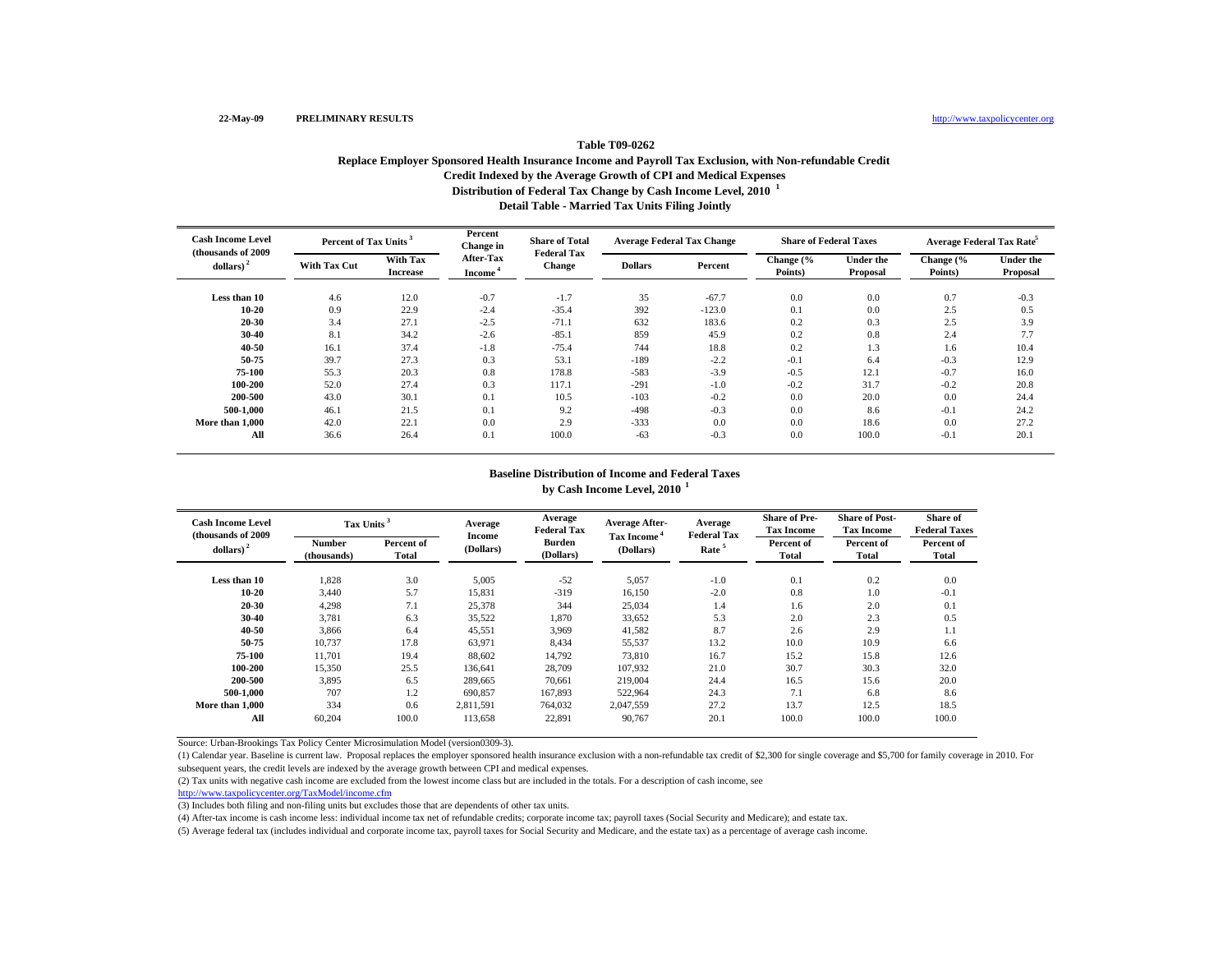# **Distribution of Federal Tax Change by Cash Income Level, 2010 <sup>1</sup> Detail Table - Head of Household Tax UnitsTable T09-0262 Replace Employer Sponsored Health Insurance Income and Payroll Tax Exclusion, with Non-refundable Credit Credit Indexed by the Average Growth of CPI and Medical Expenses**

| <b>Cash Income Level</b><br>(thousands of 2009) |                     | Percent of Tax Units <sup>3</sup> |                     | <b>Share of Total</b><br><b>Federal Tax</b> | <b>Average Federal Tax Change</b> |          | <b>Share of Federal Taxes</b> |                              | Average Federal Tax Rate <sup>5</sup> |                       |
|-------------------------------------------------|---------------------|-----------------------------------|---------------------|---------------------------------------------|-----------------------------------|----------|-------------------------------|------------------------------|---------------------------------------|-----------------------|
| $\boldsymbol{\mathrm{dollars}}$ ) <sup>2</sup>  | <b>With Tax Cut</b> | With Tax<br><b>Increase</b>       | After-Tax<br>Income | <b>Change</b>                               | <b>Dollars</b>                    | Percent  | Change (%<br>Points)          | <b>Under the</b><br>Proposal | Change (%<br>Points)                  | Under the<br>Proposal |
| Less than 10                                    | 3.0                 | 5.0                               | $-0.1$              | 0.2                                         | 6                                 | $-0.5$   | 0.1                           | $-2.1$                       | 0.1                                   | $-18.0$               |
| $10 - 20$                                       | 1.4                 | 19.8                              | $-2.5$              | 31.4                                        | 433                               | $-23.0$  | 2.0                           | $-5.5$                       | 2.8                                   | $-9.5$                |
| 20-30                                           | 4.2                 | 36.2                              | $-3.8$              | 72.1                                        | 967                               | $-470.5$ | 3.8                           | 3.0                          | 3.8                                   | 3.0                   |
| 30-40                                           | 13.8                | 45.6                              | $-3.0$              | 52.7                                        | 952                               | 33.9     | 2.3                           | 10.9                         | 2.7                                   | 10.7                  |
| 40-50                                           | 37.9                | 31.0                              | $-0.4$              | 5.9                                         | 149                               | 2.6      | $-0.4$                        | 12.3                         | 0.3                                   | 13.1                  |
| 50-75                                           | 56.4                | 17.3                              | 1.1                 | $-34.5$                                     | $-582$                            | $-5.6$   | $-3.6$                        | 30.6                         | $-0.9$                                | 16.0                  |
| 75-100                                          | 52.0                | 21.4                              | 1.0                 | $-15.1$                                     | $-672$                            | $-3.8$   | $-1.9$                        | 19.9                         | $-0.8$                                | 19.4                  |
| 100-200                                         | 57.7                | 12.0                              | 1.0                 | $-11.1$                                     | $-990$                            | $-3.3$   | $-1.6$                        | 17.0                         | $-0.8$                                | 22.6                  |
| 200-500                                         | 39.3                | 7.2                               | 0.3                 | $-1.2$                                      | $-696$                            | $-1.1$   | $-0.4$                        | 6.1                          | $-0.3$                                | 23.0                  |
| 500-1.000                                       | 40.8                | 15.8                              | 0.2                 | $-0.2$                                      | $-766$                            | $-0.5$   | $-0.2$                        | 2.6                          | $-0.1$                                | 23.7                  |
| More than 1,000                                 | 36.5                | 6.6                               | 0.1                 | $-0.1$                                      | $-912$                            | $-0.1$   | $-0.3$                        | 5.2                          | 0.0                                   | 27.8                  |
| All                                             | 21.6                | 26.1                              | $-0.8$              | 100.0                                       | 269                               | 5.5      | 0.0                           | 100.0                        | 0.7                                   | 12.7                  |

### **Baseline Distribution of Income and Federal Taxes by Cash Income Level, 2010 <sup>1</sup>**

| <b>Cash Income Level</b><br>(thousands of 2009) | Tax Units <sup>3</sup>       |                     | Average             | Average<br><b>Federal Tax</b> | <b>Average After-</b>                | Average<br><b>Federal Tax</b> | <b>Share of Pre-</b><br><b>Tax Income</b> | <b>Share of Post-</b><br><b>Tax Income</b> | <b>Share of</b><br><b>Federal Taxes</b> |
|-------------------------------------------------|------------------------------|---------------------|---------------------|-------------------------------|--------------------------------------|-------------------------------|-------------------------------------------|--------------------------------------------|-----------------------------------------|
| dollars) <sup>2</sup>                           | <b>Number</b><br>(thousands) | Percent of<br>Total | Income<br>(Dollars) | Burden<br>(Dollars)           | Tax Income <sup>*</sup><br>(Dollars) | Rate <sup>5</sup>             | Percent of<br><b>Total</b>                | Percent of<br>Total                        | Percent of<br><b>Total</b>              |
| Less than 10                                    | 2,194                        | 9.2                 | 6,512               | $-1,180$                      | 7,692                                | $-18.1$                       | 1.5                                       | 2.0                                        | $-2.2$                                  |
| 10-20                                           | 4,654                        | 19.5                | 15,330              | $-1,883$                      | 17,212                               | $-12.3$                       | 7.4                                       | 9.4                                        | $-7.5$                                  |
| 20-30                                           | 4,789                        | 20.0                | 25,377              | $-205$                        | 25,582                               | $-0.8$                        | 12.6                                      | 14.4                                       | $-0.9$                                  |
| 30-40                                           | 3,557                        | 14.9                | 35,105              | 2,808                         | 32,297                               | 8.0                           | 12.9                                      | 13.5                                       | 8.6                                     |
| 40-50                                           | 2,542                        | 10.6                | 45,489              | 5,799                         | 39,690                               | 12.8                          | 12.0                                      | 11.9                                       | 12.7                                    |
| 50-75                                           | 3,807                        | 15.9                | 61,588              | 10,430                        | 51,158                               | 16.9                          | 24.2                                      | 22.9                                       | 34.2                                    |
| 75-100                                          | 1.446                        | 6.1                 | 86,607              | 17.509                        | 69,098                               | 20.2                          | 12.9                                      | 11.7                                       | 21.8                                    |
| 100-200                                         | 722                          | 3.0                 | 128,235             | 29.913                        | 98,322                               | 23.3                          | 9.6                                       | 8.3                                        | 18.6                                    |
| 200-500                                         | 114                          | 0.5                 | 282,384             | 65,644                        | 216,739                              | 23.3                          | 3.3                                       | 2.9                                        | 6.5                                     |
| 500-1.000                                       | 20                           | 0.1                 | 665,151             | 158,077                       | 507,074                              | 23.8                          | 1.4                                       | 1.2                                        | 2.8                                     |
| More than 1,000                                 | 8                            | 0.0                 | 2,724,067           | 757,436                       | 1,966,630                            | 27.8                          | 2.4                                       | 1.9                                        | 5.5                                     |
| All                                             | 23.905                       | 100.0               | 40.468              | 4.860                         | 35,608                               | 12.0                          | 100.0                                     | 100.0                                      | 100.0                                   |

Source: Urban-Brookings Tax Policy Center Microsimulation Model (version0309-3).

(1) Calendar year. Baseline is current law. Proposal replaces the employer sponsored health insurance exclusion with a non-refundable tax credit of \$2,300 for single coverage and \$5,700 for family coverage in 2010. For subsequent years, the credit levels are indexed by the average growth between CPI and medical expenses.

(2) Tax units with negative cash income are excluded from the lowest income class but are included in the totals. For a description of cash income, see

http://www.taxpolicycenter.org/TaxModel/income.cfm

(3) Includes both filing and non-filing units but excludes those that are dependents of other tax units.

(4) After-tax income is cash income less: individual income tax net of refundable credits; corporate income tax; payroll taxes (Social Security and Medicare); and estate tax.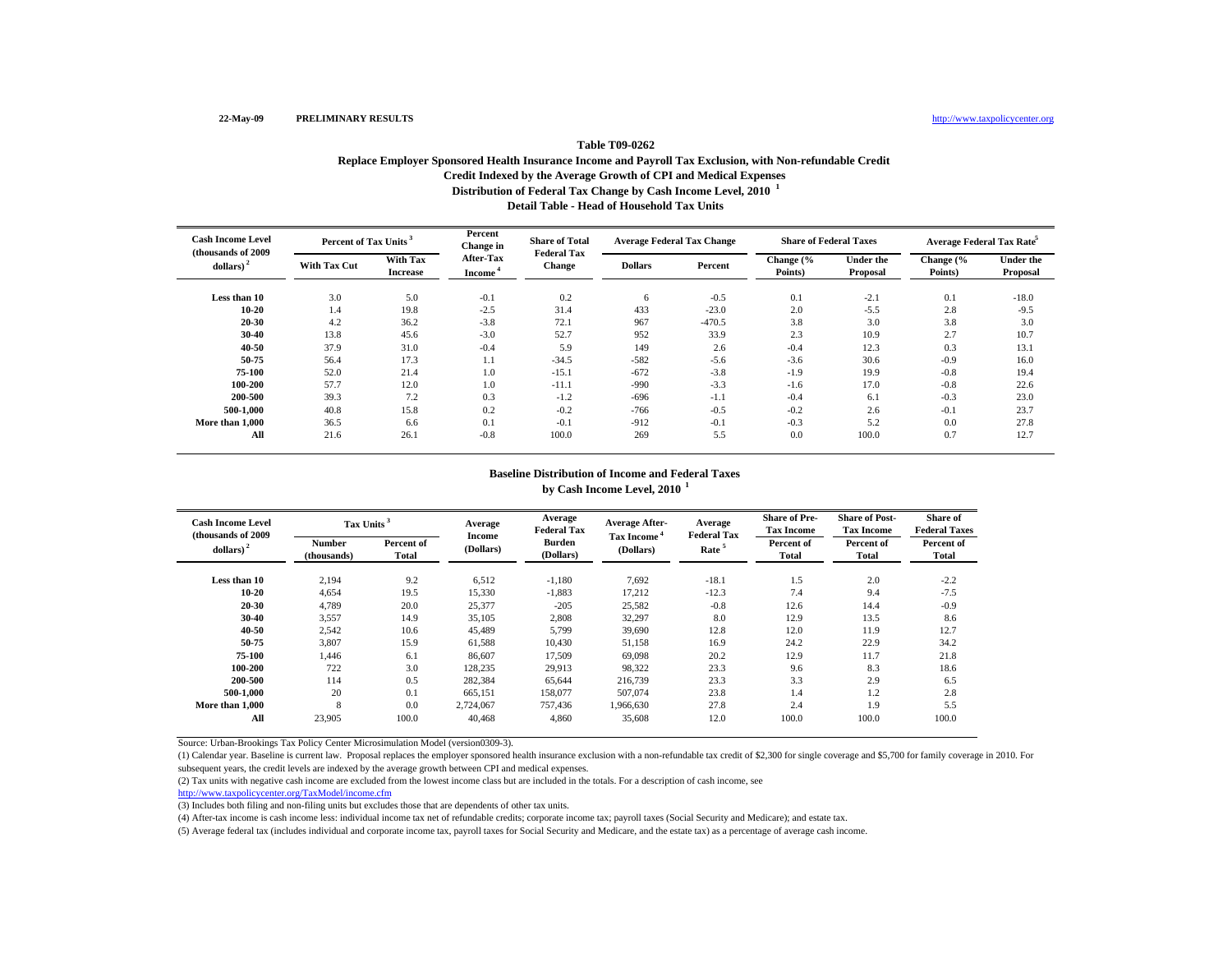# **Distribution of Federal Tax Change by Cash Income Level, 2010 1 Detail Table - Tax Units with Children Table T09-0262Replace Employer Sponsored Health Insurance Income and Payroll Tax Exclusion, with Non-refundable Credit Credit Indexed by the Average Growth of CPI and Medical Expenses**

| <b>Cash Income Level</b><br>(thousands of 2009) | Percent of Tax Units <sup>3</sup> |                             | <b>Percent Change</b><br>in After-Tax | <b>Share of Total</b><br><b>Federal Tax</b> | <b>Average Federal Tax Change</b> |          | <b>Share of Federal Taxes</b> |                              | <b>Average Federal Tax Rate<sup>5</sup></b> |                       |
|-------------------------------------------------|-----------------------------------|-----------------------------|---------------------------------------|---------------------------------------------|-----------------------------------|----------|-------------------------------|------------------------------|---------------------------------------------|-----------------------|
| dollars) $2$                                    | <b>With Tax Cut</b>               | With Tax<br><b>Increase</b> | <b>Income</b>                         | <b>Change</b>                               | <b>Dollars</b>                    | Percent  | Change (%<br>Points)          | <b>Under the</b><br>Proposal | Change (%<br>Points)                        | Under the<br>Proposal |
| Less than 10                                    | 6.2                               | 5.5                         | 0.4                                   | $-0.4$                                      | $-33$                             | 2.4      | 0.0                           | $-0.5$                       | $-0.5$                                      | $-23.0$               |
| $10 - 20$                                       | 1.5                               | 22.3                        | $-2.9$                                | 13.5                                        | 533                               | $-20.0$  | 0.4                           | $-1.4$                       | 3.4                                         | $-13.8$               |
| $20 - 30$                                       | 1.3                               | 37.3                        | $-4.5$                                | 33.0                                        | 1,202                             | $-103.8$ | 0.9                           | 0.0                          | 4.7                                         | 0.2                   |
| 30-40                                           | 6.4                               | 49.0                        | $-4.1$                                | 31.3                                        | 1,380                             | 76.5     | 0.8                           | 1.8                          | 3.9                                         | 9.0                   |
| 40-50                                           | 19.1                              | 46.7                        | $-2.3$                                | 18.4                                        | 938                               | 19.8     | 0.4                           | 2.8                          | 2.1                                         | 12.5                  |
| 50-75                                           | 39.1                              | 36.7                        | $-0.3$                                | 6.0                                         | 146                               | 1.6      | $-0.1$                        | 9.7                          | 0.2                                         | 14.9                  |
| 75-100                                          | 53.2                              | 31.1                        | 0.3                                   | $-6.7$                                      | $-195$                            | $-1.3$   | $-0.5$                        | 13.4                         | $-0.2$                                      | 17.4                  |
| 100-200                                         | 49.4                              | 38.2                        | $-0.1$                                | 3.0                                         | 72                                | 0.2      | $-0.7$                        | 31.5                         | 0.1                                         | 21.8                  |
| 200-500                                         | 40.7                              | 41.3                        | $-0.1$                                | 2.2                                         | 212                               | 0.3      | $-0.4$                        | 18.8                         | 0.1                                         | 25.5                  |
| 500-1.000                                       | 47.4                              | 29.9                        | 0.1                                   | $-0.5$                                      | $-289$                            | $-0.2$   | $-0.2$                        | 7.7                          | 0.0                                         | 25.4                  |
| More than 1,000                                 | 42.7                              | 31.7                        | 0.0                                   | $-0.1$                                      | $-137$                            | 0.0      | $-0.4$                        | 15.9                         | 0.0                                         | 28.8                  |
| All                                             | 28.2                              | 35.1                        | $-0.6$                                | 100.0                                       | 419                               | 2.6      | 0.0                           | 100.0                        | 0.5                                         | 19.4                  |

#### **Baseline Distribution of Income and Federal Taxes by Cash Income Level, 2010 <sup>1</sup>**

| <b>Cash Income Level</b><br>(thousands of 2009) | Tax Units <sup>3</sup>       |                     | Average<br>Income | Average<br><b>Federal Tax</b> | <b>Average After-</b>     | Average<br><b>Federal Tax</b> | <b>Share of Pre-</b><br><b>Tax Income</b> | <b>Share of Post-</b><br><b>Tax Income</b> | Share of<br><b>Federal Taxes</b> |
|-------------------------------------------------|------------------------------|---------------------|-------------------|-------------------------------|---------------------------|-------------------------------|-------------------------------------------|--------------------------------------------|----------------------------------|
| dollars) $2$                                    | <b>Number</b><br>(thousands) | Percent of<br>Total | (Dollars)         | <b>Burden</b><br>(Dollars)    | Tax Income *<br>(Dollars) | Rate <sup>5</sup>             | Percent of<br>Total                       | Percent of<br>Total                        | Percent of<br>Total              |
| Less than 10                                    | 2,636                        | 5.4                 | 6,222             | $-1,401$                      | 7,622                     | $-22.5$                       | 0.4                                       | 0.6                                        | $-0.5$                           |
| $10 - 20$                                       | 5,188                        | 10.6                | 15,502            | $-2,670$                      | 18,172                    | $-17.2$                       | 1.9                                       | 2.8                                        | $-1.8$                           |
| 20-30                                           | 5,640                        | 11.5                | 25,453            | $-1,157$                      | 26,611                    | $-4.6$                        | 3.4                                       | 4.4                                        | $-0.8$                           |
| 30-40                                           | 4,655                        | 9.5                 | 35,329            | 1,805                         | 33,524                    | 5.1                           | 3.9                                       | 4.6                                        | 1.1                              |
| 40-50                                           | 4.040                        | 8.2                 | 45,565            | 4,746                         | 40,818                    | 10.4                          | 4.4                                       | 4.8                                        | 2.4                              |
| 50-75                                           | 8,401                        | 17.1                | 63,085            | 9,273                         | 53,812                    | 14.7                          | 12.6                                      | 13.3                                       | 9.8                              |
| 75-100                                          | 7,072                        | 14.4                | 88,185            | 15,554                        | 72,631                    | 17.6                          | 14.9                                      | 15.1                                       | 13.9                             |
| 100-200                                         | 8.636                        | 17.6                | 136,045           | 29,609                        | 106,436                   | 21.8                          | 28.0                                      | 27.0                                       | 32.3                             |
| 200-500                                         | 2.094                        | 4.3                 | 286,217           | 72,825                        | 213.392                   | 25.4                          | 14.3                                      | 13.1                                       | 19.3                             |
| 500-1.000                                       | 358                          | 0.7                 | 685,931           | 174,787                       | 511.144                   | 25.5                          | 5.8                                       | 5.4                                        | 7.9                              |
| More than 1,000                                 | 156                          | 0.3                 | 2,881,627         | 828.883                       | 2,052,744                 | 28.8                          | 10.7                                      | 9.4                                        | 16.3                             |
| All                                             | 49,010                       | 100.0               | 85,705            | 16,163                        | 69,542                    | 18.9                          | 100.0                                     | 100.0                                      | 100.0                            |

Source: Urban-Brookings Tax Policy Center Microsimulation Model (version0309-3).

Note: Tax units with children are those claiming an exemption for children at home or away from home.

(1) Calendar year. Baseline is current law. Proposal replaces the employer sponsored health insurance exclusion with a non-refundable tax credit of \$2,300 for single coverage and \$5,700 for family coverage in 2010. For subsequent years, the credit levels are indexed by the average growth between CPI and medical expenses.

(2) Tax units with negative cash income are excluded from the lowest income class but are included in the totals. For a description of cash income, see

http://www.taxpolicycenter.org/TaxModel/income.cfm

(3) Includes both filing and non-filing units but excludes those that are dependents of other tax units.

(4) After-tax income is cash income less: individual income tax net of refundable credits; corporate income tax; payroll taxes (Social Security and Medicare); and estate tax.